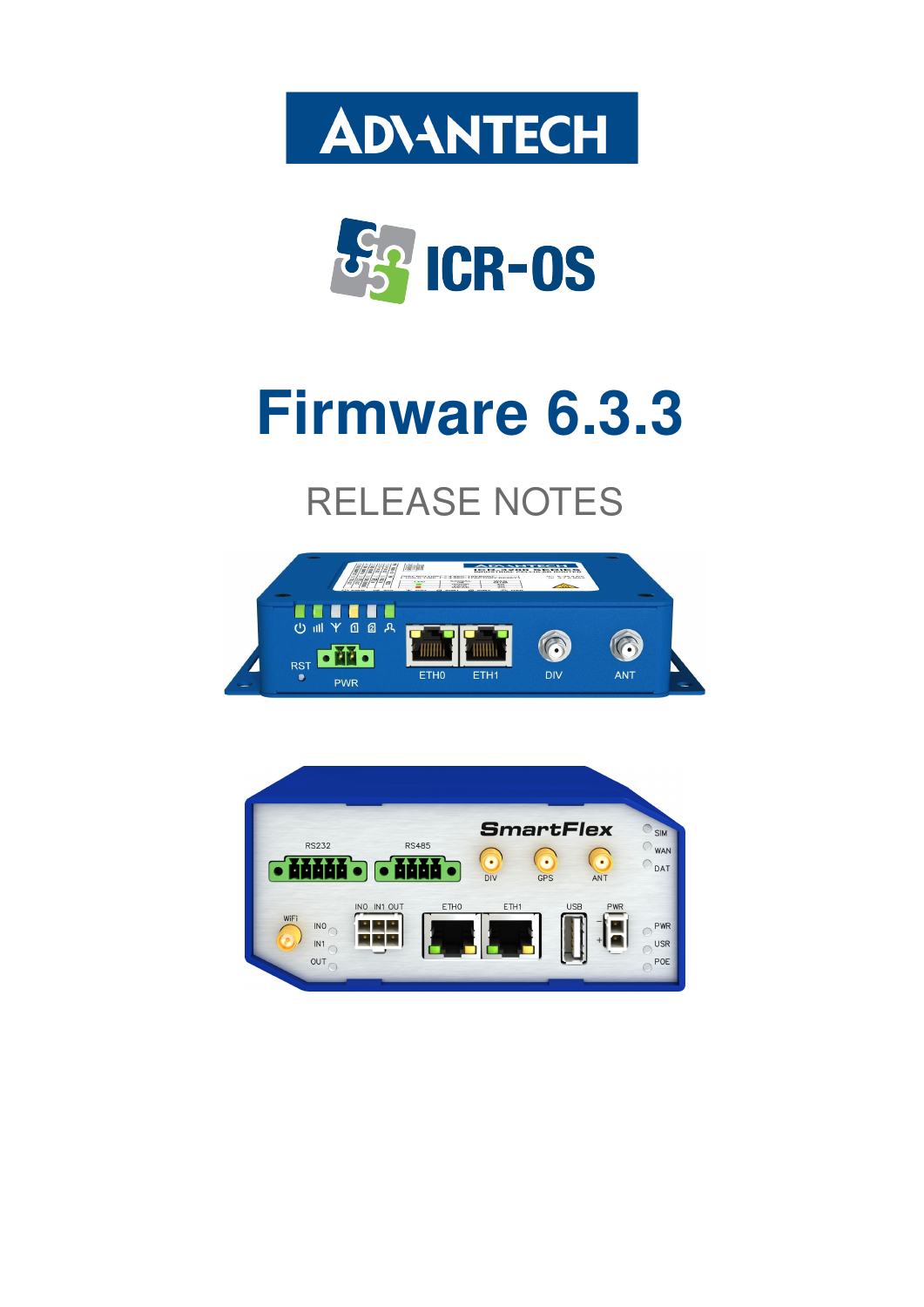# Abstract

This document describes:

- Firmware update instructions.
- Description of all new features, fixes, and other changes implemented in the firmware.
- Known issues related to a firmware version.

# Firmware Details

• Firmware version: 6.3.3

G

- Release date: December 13, 2021
- Hardware compatibility: applicable to the Advantech routers

Please note that not all new Advantech routers are produced and shipped with the latest release of the firmware. The reason for this is usually an existing certification valid for a specific carrier or a region. For more information about the latest version of the firmware for your router, see the Firmware Distribution Overview document.

For current and detailed information about the router configuration see the latest version of the [Configuration Manual](https://icr.advantech.cz/support/router-models) for your router.

Product-related documents and applications including the firmware can be obtained on *Engi*neering Portal at [icr.advantech.cz](https://icr.advantech.cz/) address.

Advantech Czech s.r.o., Sokolska 71, 562 04 Usti nad Orlici, Czech Republic This document was issued on December 14, 2021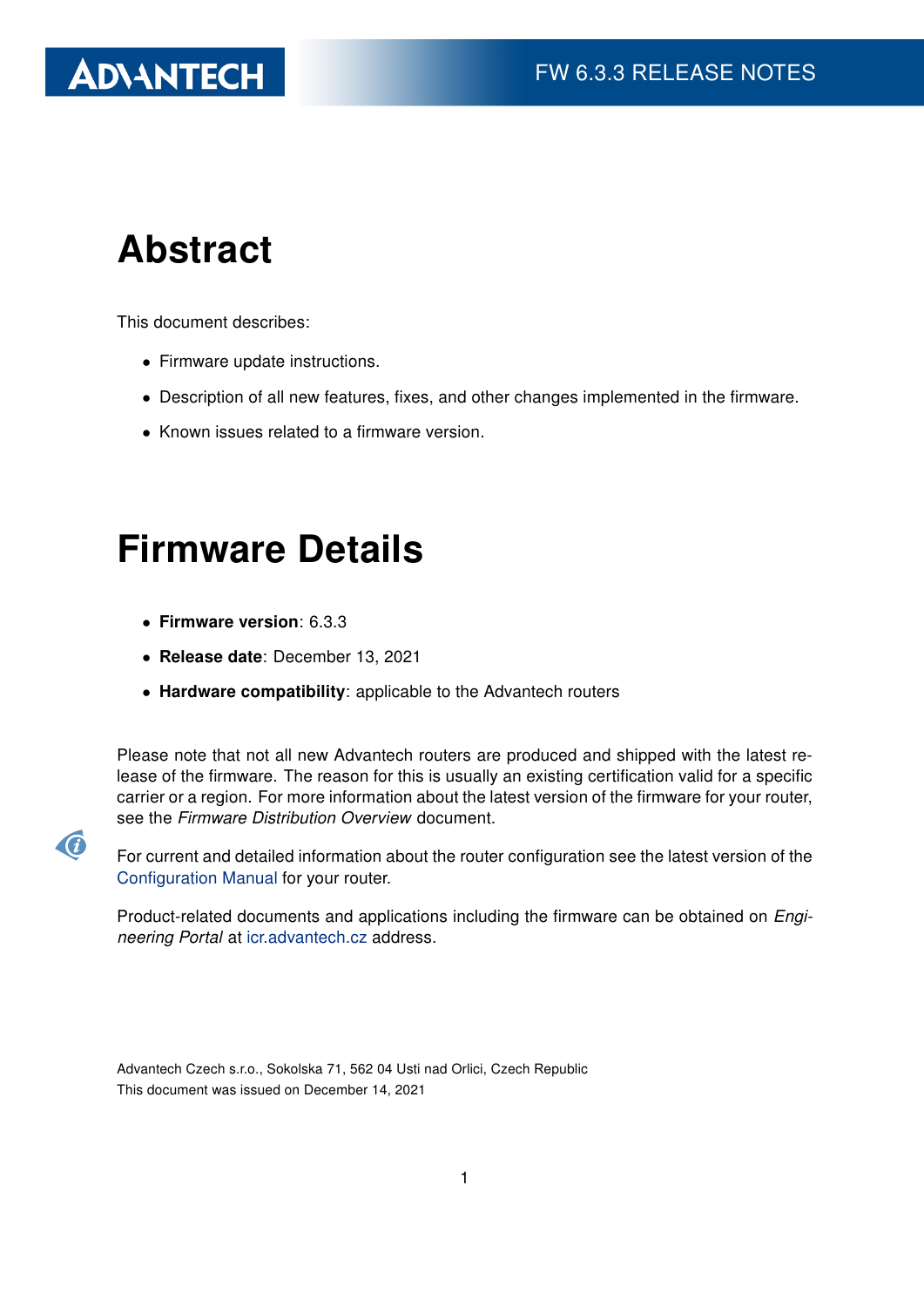

Part I

# <span id="page-2-0"></span>Firmware Update Instructions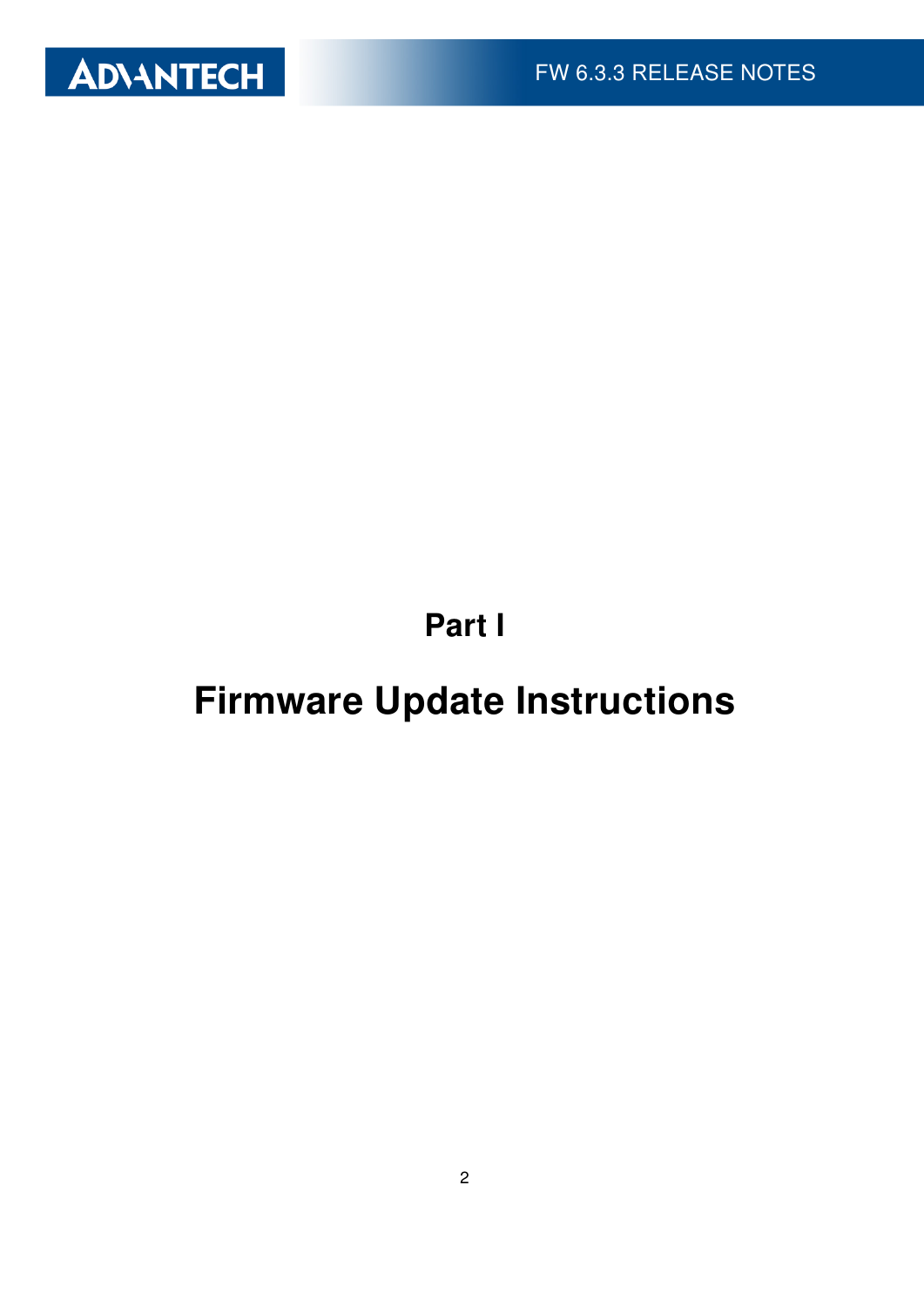#### General Update Instructions and Notices

HTTPS certificates: The HTTPS certificate format in the router was updated in FW 5.3.5 to improve the security. Existing HTTPS certificates on previously manufactured routers will not automatically be updated with the firmware update! It is possible to update the HTTPS certificates by deleting the files within /etc/certs/https\* in the router (e.g. via SSH). The certificates will be re-created automatically during the router's next start.

#### Specific Update Instructions

**ADIANTECH** 

New filename: If the firmware filename for your router was changed, as listed in Table [1,](#page-3-0) you will get an issue during the manual or automatic firmware update. The following warning message will appear: You are trying to upload file "xx.bin" but "yy.bin" is expected. Are you sure to continue?

To go ahead with the **manual** firmware update, check the table below for details about recent firmware filename changes and make sure you have the correct firmware file for your router. Now, you can confirm the displayed warning message.

To go ahead with the **automatic** firmware update, rename the new firmware file (\*.bin and \*.ver) to the filename valid before the filename change. This should allow the router to pass through the process of automatic firmware update. Next time, the automatic firmware update feature will work as expected with no need to rename the file.

| <b>Router model</b>                                  |       | FW ver. New filename   | <b>Original filename</b> |
|------------------------------------------------------|-------|------------------------|--------------------------|
| <b>SmartMotion ST352</b><br><b>SmartMotion ST355</b> | 6.0.2 | SPECTRE-v3T-LTE.bin    | BIVIAS-v3LL.bin          |
| <b>SmartStart SL302</b>                              | 6.0.3 | SPECTRE-v3L-LTE-US.bin | SPECTRE-v3L-LTE-AT.bin   |

<span id="page-3-0"></span>Table 1: Recent Firmware Filename Changes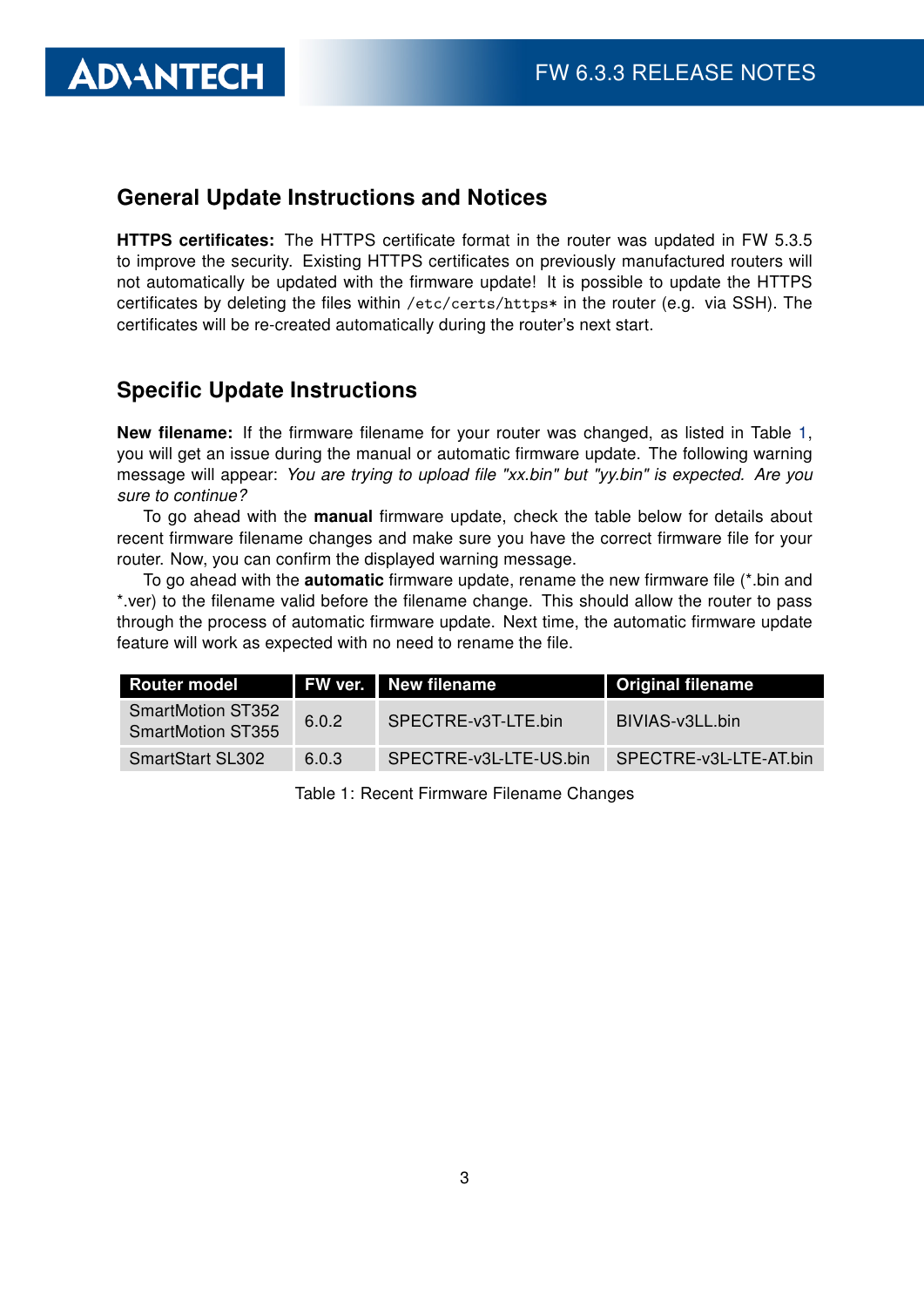#### Updating Firmware Version Earlier than 5.3.0

It is necessary to follow specific update instructions below only if you are updating from firmware older than 5.3.0.

Due to a bug in the firewall (now fixed) when a WAN device is part of a bridged interface, caution should be taken when updating in the following case:

- **Condition:** When a WAN device is part of a bridged interface, access to that WAN device (HTTPS, SSH) is always granted regardless of configuration.
- **Problem:** If this is your configuration, it is highly likely that you are not aware of this, so the undesired effect of the bridge firewall fix may make the router inaccessible.
- Recommended Action: Enable access to both, the web and ssh services, before updating if you want to keep the current behavior (access to the WAN interface). This can be done on the NAT page in the Configuration section of the router's Web interface.

#### Change the root's password:

**ADVANTECH** 

 $\bullet$ 

It is necessary to change the password of the root user when updating to the firmware version 5.3.0 or newer. The reason for this is an update of the authentication system (encryption algorithm crypt was changed to  $MD5$ ; passwords are now stored in the /etc/shadow file instead of /etc/passwd file). The change of the password is required before setting up the remote access on the NAT Configuration page.

Please note that when downgrading from 5.3.0+ to an earlier firmware version, the password of the root user is reset to the default one, which is root.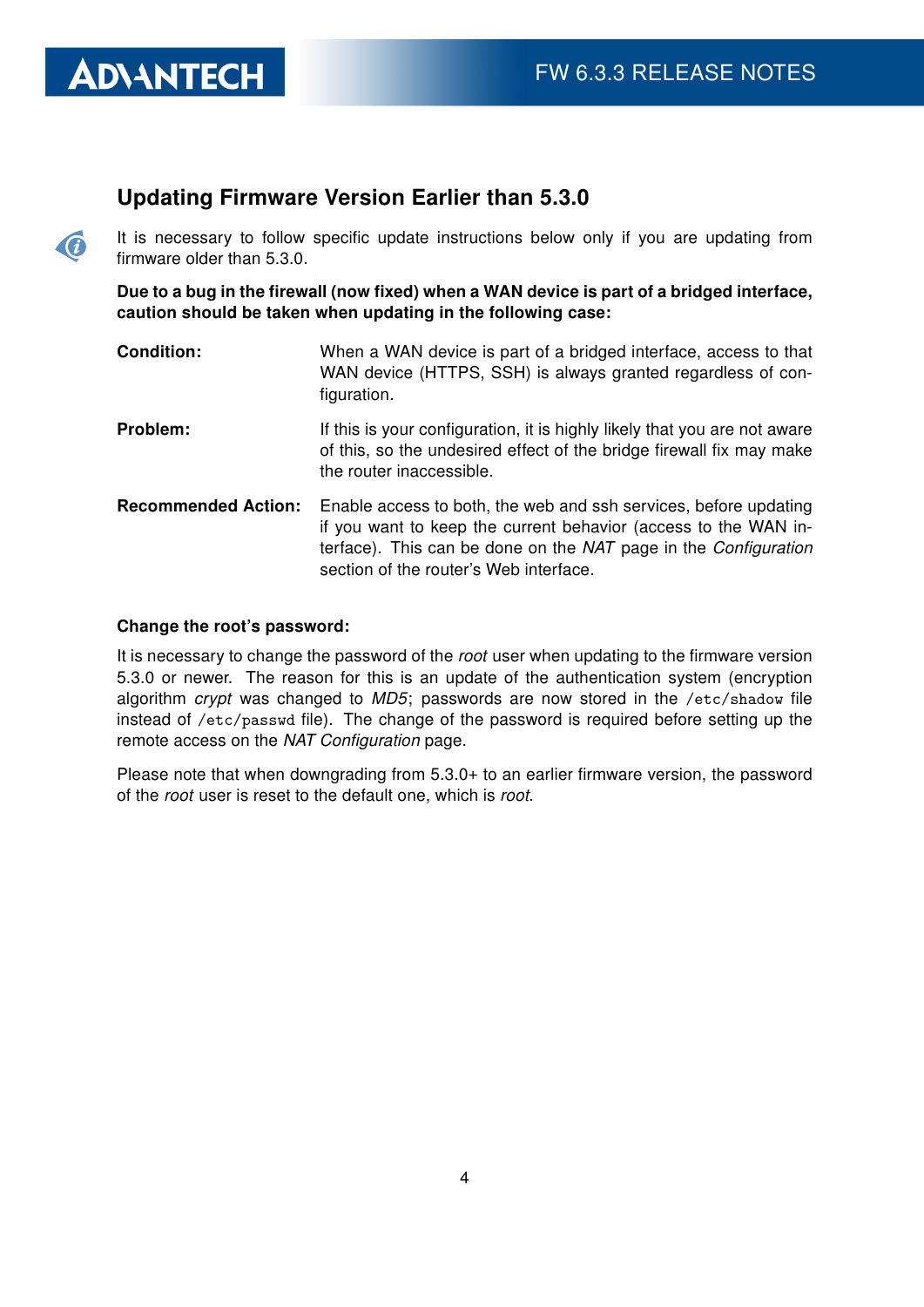

Part II

# Changelog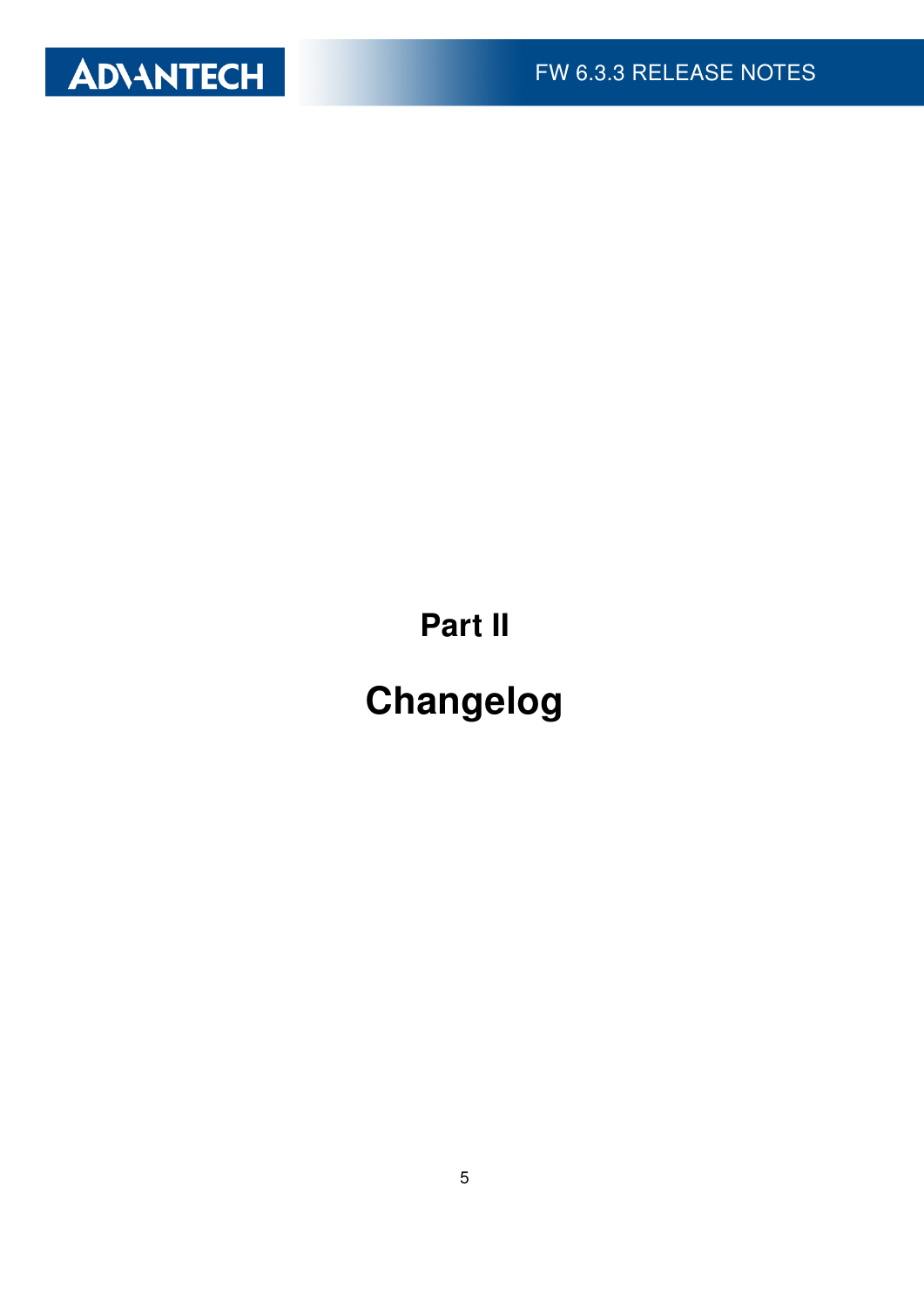# **ADIANTECH**

G

Legend: Affected products are marked as shown below for every changelog item:

 $\sqrt{\frac{4}{\sqrt{1}}$  Affected product

### WireGuard VPN Support

| SPECTRE 3G   SPECTRE RT   SPECTRE LTE-AT   SPECTRE LTE-VZ                                                       |
|-----------------------------------------------------------------------------------------------------------------|
| ER75i v2   UR5i v2   XR5i v2   LR77 v2   CR10 v2   UR5i v2L   RR75i v2   LR77 v2L   XR5i v2E                    |
| Bivias v2HC   Bivias v2LC   Bivias v2LL   Bivias v2LH   Bivias v2HH                                             |
| SmartFlex SR300   SmartFlex SR303   SmartFlex SR304   SmartFlex SR305   SmartFlex SR306   SmartFlex SR307       |
| SmartFlex SR308   SmartFlex SR309   SmartFlex SR310  <br>SmartStart SL302   SmartStart SL304   SmartStart SL305 |
| ICR-320x    ICR-321x    ICR-323x    ICR-324x  <br>SmartMotion ST352   SmartMotion ST355  <br>SmartStart SL306   |
| $ ICR-203x $ ICR-243x   ICR-253x  <br>$\vert$ ICR-443x $\vert$ ICR-445x<br>ICR-383x                             |

WireGuard is a communication protocol and free open-source software that implements encrypted virtual private networks (VPNs) and is designed with the goals of ease usage, highspeed performance, and low attack surface. It aims for better performance and more power than IPsec and OpenVPN, two common tunneling protocols. The WireGuard protocol passes traffic over UDP. Advantech routers now support up to four WireGuard tunnel configurations. For more information, see the [Configuration Manual](https://icr.advantech.cz/support/router-models) of your router.

### Cisco FlexVPN Support

| I SPECTRE RT I<br>SPECTRE LTE-AT l<br><b>SPECTRE LTE-VZ</b><br>SPECTRE 3G                                       |
|-----------------------------------------------------------------------------------------------------------------|
| UR5i v2    XR5i v2    LR77 v2    CR10 v2    UR5i v2L    RR75i v2    LR77 v2L  <br>I XR5i v2E I<br>ER75i v21     |
| Bivias v2HC   Bivias v2LC  <br>Bivias v2LL Bivias v2LH<br>Bivias v2HH                                           |
| SmartFlex SR300   SmartFlex SR303   SmartFlex SR304   SmartFlex SR305   SmartFlex SR306   SmartFlex SR307       |
| SmartFlex SR308   SmartFlex SR309   SmartFlex SR310  <br>SmartStart SL302   SmartStart SL304   SmartStart SL305 |
| $ ICR-321x $ ICR-323x   ICR-324x  <br>$ICR-320x$<br>SmartStart SL306<br>SmartMotion ST352   SmartMotion ST355   |
| <b>ICR-203x</b><br>$ ICR-243x $<br>$ICR-443x$<br>$ICR-383x$<br>$ICR-445x$<br>$ICR-253x$                         |

We have added support for the Cisco FlexVPN. Internet Key Exchange Version 2 (IKEv2), a next-generation key management protocol based on RFC 4306, is an enhancement of the IKE Protocol. IKEv2 is used for performing mutual authentication and establishing and maintaining security associations (SAs). FlexVPN is Cisco's implementation of the IKEv2 standard featuring a unified paradigm and CLI that combines site-to-site, remote access, hub-and-spoke topologies and partial meshes (spoke to spoke direct). FlexVPN offers a simple but modular framework that extensively uses the tunnel interface paradigm while remaining compatible with legacy VPN implementations using crypto maps. To enable the Cisco FlexVPN feature, enable the Cisco FlexVPN on the IPSec configuration page.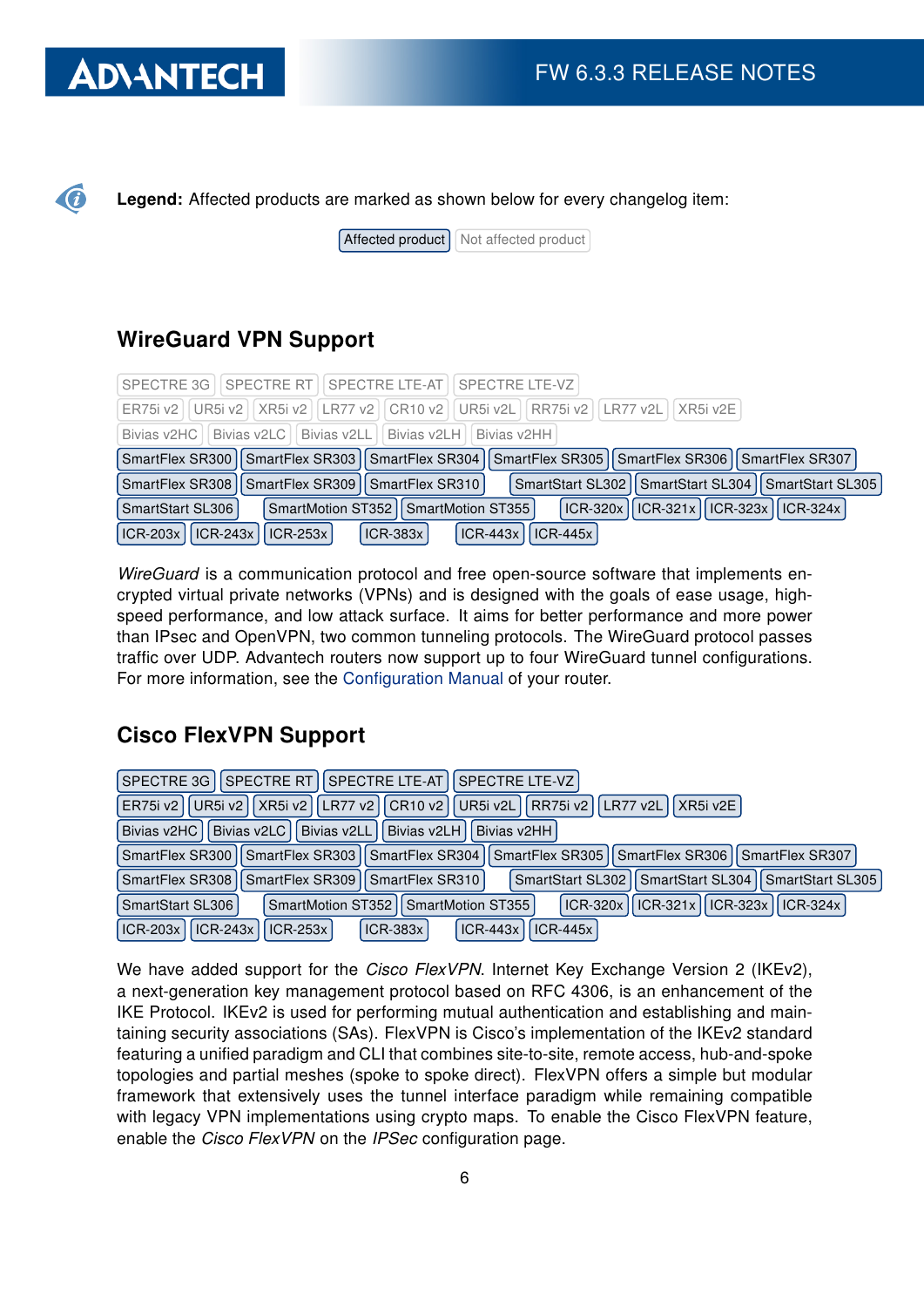# Signal Strength Indication Improvement

|                           | SPECTRE 3G   SPECTRE RT   SPECTRE LTE-AT   SPECTRE LTE-VZ                                                       |
|---------------------------|-----------------------------------------------------------------------------------------------------------------|
|                           | ER75i v2   UR5i v2   XR5i v2   LR77 v2   CR10 v2   UR5i v2L   RR75i v2   LR77 v2L   XR5i v2E                    |
| Bivias v2HC   Bivias v2LC | Bivias v2LL   Bivias v2LH<br>Bivias v2HH                                                                        |
|                           | SmartFlex SR300   SmartFlex SR303   SmartFlex SR304   SmartFlex SR305   SmartFlex SR306   SmartFlex SR307       |
|                           | SmartStart SL302   SmartStart SL304   SmartStart SL305  <br>SmartFlex SR308   SmartFlex SR309   SmartFlex SR310 |
| SmartStart SL306          | $\vert$ ICR-321x   ICR-323x   ICR-324x  <br>SmartMotion ST352   SmartMotion ST355  <br>$ ICR-320x $             |
| $ICR-203x$   $ICR-243x$   | $ICR-445x$<br>$\vert$ ICR-253x<br>$ICR-443x$<br>$ICR-383x$                                                      |

Cellular signal strength, reported on the Mobile WAN status page, was enhanced with a new field for SINR value. This parameter is available in the SNMP mobile subtree as well.

### RST Button Wakeup

| SPECTRE 3G   SPECTRE RT   SPECTRE LTE-AT   SPECTRE LTE-VZ                                                          |
|--------------------------------------------------------------------------------------------------------------------|
| ER75i v2   UR5i v2   XR5i v2   LR77 v2   CR10 v2   UR5i v2L   RR75i v2   LR77 v2L   XR5i v2E                       |
| Bivias v2HC   Bivias v2LC   Bivias v2LL   Bivias v2LH   Bivias v2HH                                                |
| SmartFlex SR300   SmartFlex SR303   SmartFlex SR304   SmartFlex SR305   SmartFlex SR306   SmartFlex SR307          |
| SmartStart SL302    SmartStart SL304    SmartStart SL305<br>SmartFlex SR309   SmartFlex SR310  <br>SmartFlex SR308 |
| SmartMotion ST352   SmartMotion ST355  <br>  ICR-320x    ICR-321x    ICR-323x    ICR-324x  <br>SmartStart SL306    |
| $ CR-203x $ $ CR-243x $ $ CR-253x $<br>$\vert$ ICR-443x $\vert$ ICR-445x<br>$ ICR-383x $                           |

A new feature, waking up from the low power mode by pressing the RST (reset) button, is now available.

### Changed RST Button Behavior

|                                                                                                         | SPECTRE 3G   SPECTRE RT   SPECTRE LTE-AT   SPECTRE LTE-VZ                                    |  |  |
|---------------------------------------------------------------------------------------------------------|----------------------------------------------------------------------------------------------|--|--|
| UR5i v2    XR5i v2    LR77 v2    CR10 v2  <br>  UR5i v2L   RR75i v2   LR77 v2L   XR5i v2E  <br>ER75i v2 |                                                                                              |  |  |
|                                                                                                         | Bivias v2HC   Bivias v2LC   Bivias v2LL   Bivias v2LH  <br>Bivias v2HH                       |  |  |
| SmartFlex SR300   SmartFlex SR303                                                                       | SmartFlex SR304   SmartFlex SR305   SmartFlex SR306   SmartFlex SR307                        |  |  |
| SmartFlex SR308                                                                                         | SmartStart SL302   SmartStart SL304   SmartStart SL305<br>SmartFlex SR309<br>SmartFlex SR310 |  |  |
| SmartStart SL306                                                                                        | ICR-320x    ICR-321x    ICR-323x    ICR-324x  <br>SmartMotion ST352   SmartMotion ST355      |  |  |
| $ICR-203x$<br>$ICR-243x$                                                                                | $ ICR-443x  $<br>$ ICR-383x $<br>$ICR-445x$<br>$\vert$ ICR-253x                              |  |  |

For the router's factory reset, when the RST button is held for more than four seconds, the reset is performed when the button is released. Originally, the reset was performed four seconds after the button was pressed.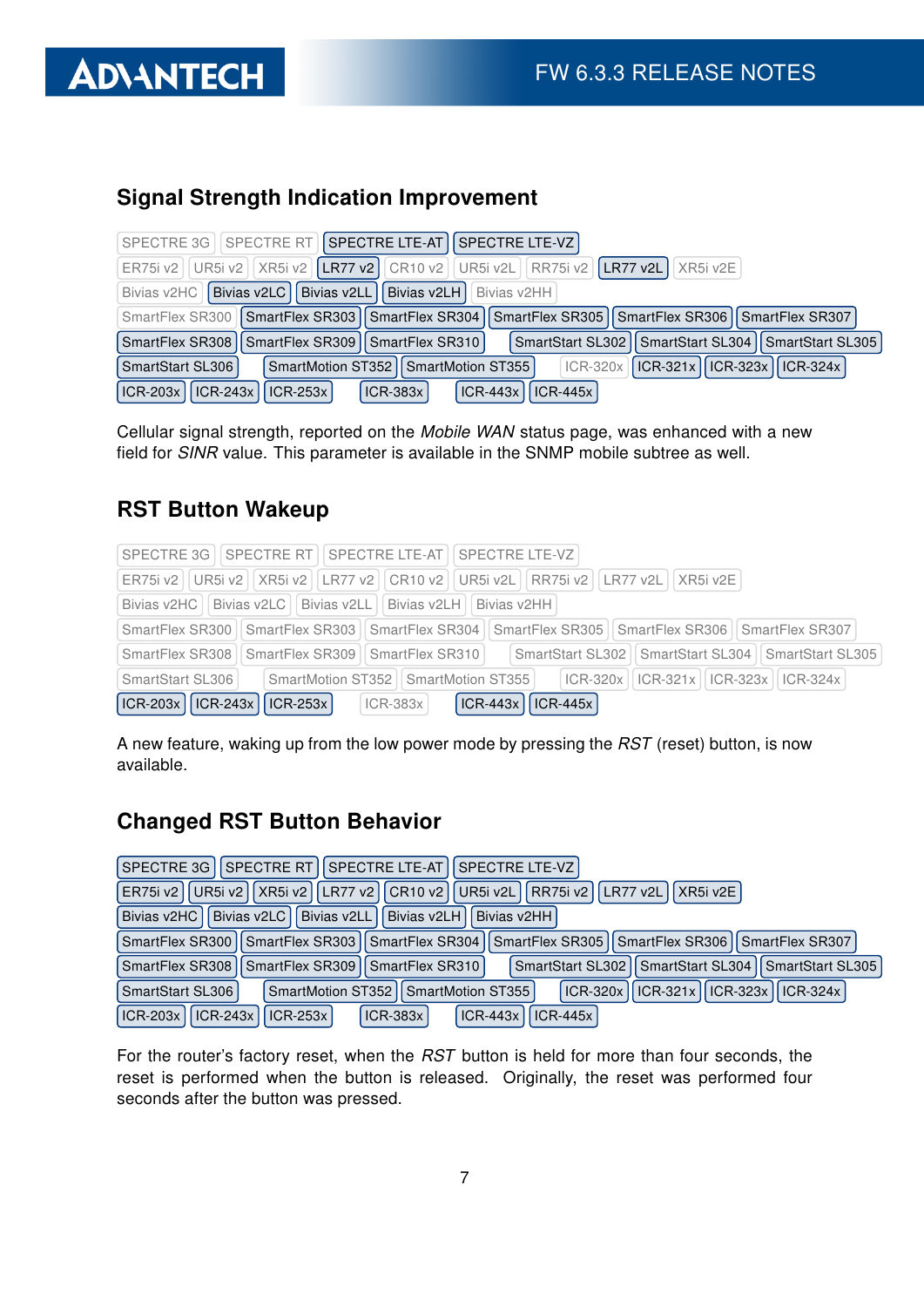

### LAN GUI Menu Renamed

|                                          | SPECTRE 3G   SPECTRE RT   SPECTRE LTE-AT   SPECTRE LTE-VZ                                                 |
|------------------------------------------|-----------------------------------------------------------------------------------------------------------|
| ER75i v2                                 | UR5i v2    XR5i v2    LR77 v2    CR10 v2    UR5i v2L    RR75i v2    LR77 v2L  <br>XR5i v2E                |
| Bivias v2HC   Bivias v2LC                | Bivias v2LL   Bivias v2LH<br>Bivias v2HH                                                                  |
|                                          | SmartFlex SR300   SmartFlex SR303   SmartFlex SR304   SmartFlex SR305   SmartFlex SR306   SmartFlex SR307 |
| SmartFlex SR308                          | SmartStart SL302   SmartStart SL304   SmartStart SL305  <br>SmartFlex SR309   SmartFlex SR310             |
| SmartStart SL306                         | ICR-321x    ICR-323x    ICR-324x  <br>ICR-320x<br>SmartMotion ST352   SmartMotion ST355                   |
| $\vert$ ICR-243x $\vert$ '<br>$ICR-203x$ | $ICR-443x$<br><b>ICR-253x</b><br>$ICR-383x$<br>$ICR-445x$                                                 |

We have changed the name for the Ethernet interfaces in the GUI. The menu item changed from LAN to Ethernet and the sub-menus from Primary LAN to ETH0, Secondary LAN to ETH1, etc.

#### Location and Name in GUI

| SPECTRE 3G   SPECTRE RT   SPECTRE LTE-AT   SPECTRE LTE-VZ                                                       |
|-----------------------------------------------------------------------------------------------------------------|
| UR5i v2    XR5i v2    LR77 v2    CR10 v2    UR5i v2L    RR75i v2    LR77 v2L  <br>I XR5i v2E<br>ER75i v21       |
| Bivias v2LL Divias v2LH<br>Bivias v2HC II Bivias v2LC I<br>l Bivias v2HH l                                      |
| SmartFlex SR305   SmartFlex SR306   SmartFlex SR307<br>SmartFlex SR303<br>SmartFlex SR304 II<br>SmartFlex SR300 |
| SmartFlex SR308   SmartFlex SR309   SmartFlex SR310  <br>SmartStart SL302   SmartStart SL304   SmartStart SL305 |
| ICR-320x    ICR-321x    ICR-323x    ICR-324x  <br>SmartStart SL306<br>SmartMotion ST352   SmartMotion ST355     |
| $ICR-203x$<br>$ ICR-243x $<br>$ICR-383x$<br>$ ICR-253x $<br>$ICR-443x$<br>$ICR-445x$                            |

Location and Name are now always visible in the top right corner of the GUI, not only when configured. If not configured, the "N/A" text is displayed here instead. You can enter both these entries in the Services -> SNMP configuration menu.

### Enabled MTU Discovery

|                                         | SPECTRE 3G   SPECTRE RT   SPECTRE LTE-AT   SPECTRE LTE-VZ           |                                                                                                            |                                                                       |
|-----------------------------------------|---------------------------------------------------------------------|------------------------------------------------------------------------------------------------------------|-----------------------------------------------------------------------|
|                                         |                                                                     | ER75i v2   UR5i v2     XR5i v2     LR77 v2     CR10 v2     UR5i v2L     RR75i v2     LR77 v2L     XR5i v2E |                                                                       |
|                                         | Bivias v2HC   Bivias v2LC   Bivias v2LL   Bivias v2LH   Bivias v2HH |                                                                                                            |                                                                       |
| SmartFlex SR300   SmartFlex SR303       |                                                                     |                                                                                                            | SmartFlex SR304   SmartFlex SR305   SmartFlex SR306   SmartFlex SR307 |
| SmartFlex SR308   SmartFlex SR309       | SmartFlex SR310                                                     |                                                                                                            | SmartStart SL302    SmartStart SL304    SmartStart SL305              |
| SmartStart SL306                        | SmartMotion ST352   SmartMotion ST355                               |                                                                                                            | $\vert$ ICR-320x   ICR-321x   ICR-323x   ICR-324x                     |
| $ CR-203x $   $ CR-243x $   $ CR-253x $ | $ ICR-383x $                                                        | $ICR-443x$<br>$ICR-445x$                                                                                   |                                                                       |

We have enabled the automatic MTU discovery feature for the cellular network, which may decrease the MTU value. This update will fix a communication issue in networks not supporting the default MTU 1500 bytes.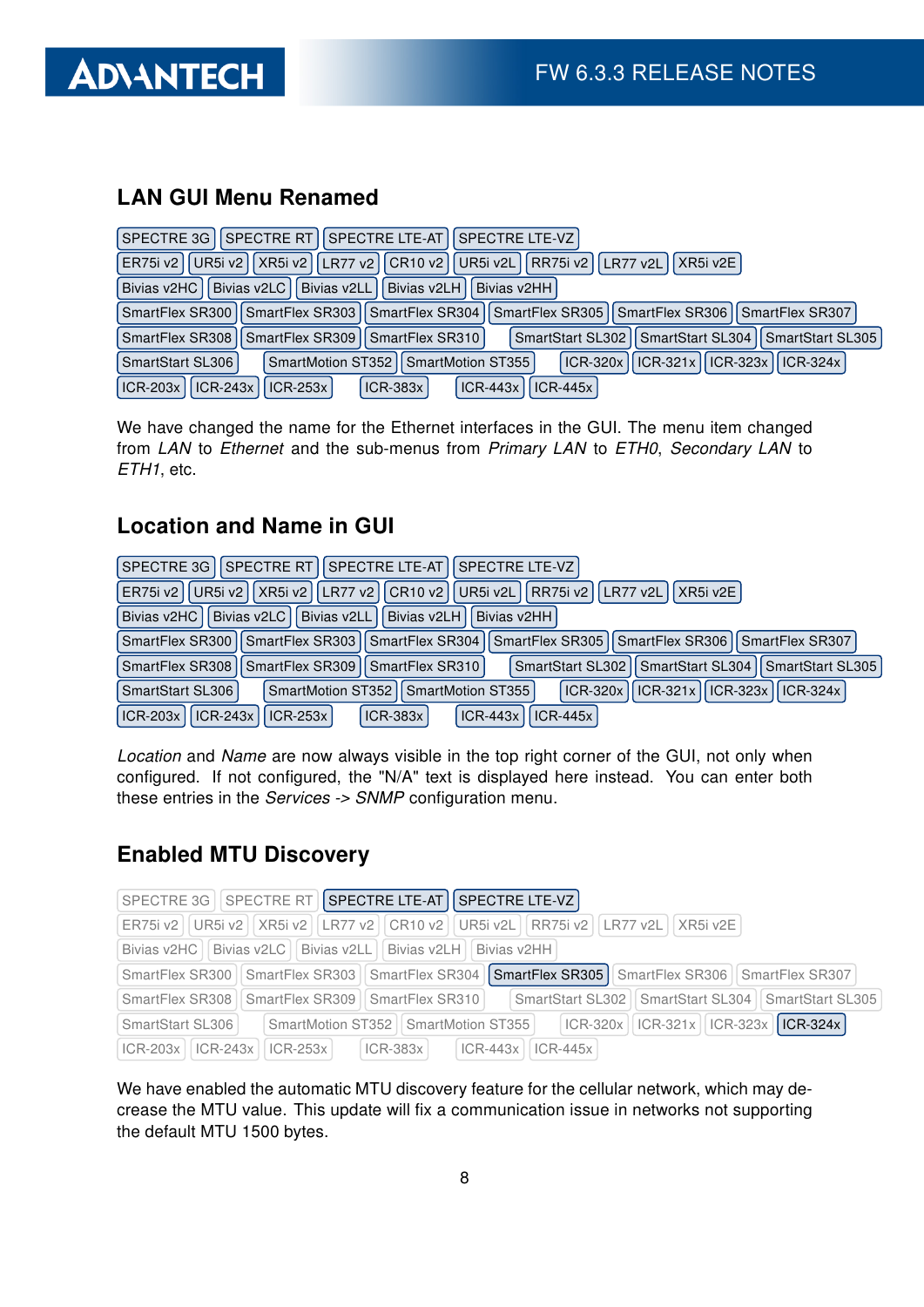## Changed GRE TTL

| SPECTRE RT   SPECTRE LTE-AT   SPECTRE LTE-VZ  <br>SPECTRE 3G                                                      |
|-------------------------------------------------------------------------------------------------------------------|
| ER75i v2   UR5i v2   XR5i v2   LR77 v2   CR10 v2  <br>   UR5i v2L    RR75i v2    LR77 v2L  <br>XRSi v2E           |
| Bivias v2LC   Bivias v2LL   Bivias v2LH  <br>Bivias v2HC<br>Bivias v2HH                                           |
| SmartFlex SR300   SmartFlex SR303   SmartFlex SR304   SmartFlex SR305   SmartFlex SR306   SmartFlex SR307         |
| SmartFlex SR308   SmartFlex SR309   SmartFlex SR310  <br>SmartStart SL302    SmartStart SL304    SmartStart SL305 |
| ICR-321x    ICR-323x    ICR-324x  <br>SmartMotion ST352   SmartMotion ST355<br>ICR-320x1<br>SmartStart SL306      |
| <b>ICR-203x</b><br>$ICR-243x$<br>$ICR-253x$<br>$ICR-383x$<br>$ICR-443x$<br>$ICR-445x$                             |

The TTL for the GRE packet was set to a fixed value of 64 bytes. This solution will prevent issues with the GRE tunnel in some specific scenarios.

### Fixed IPsec Issue

| SPECTRE 3G   SPECTRE RT   SPECTRE LTE-AT  <br><b>SPECTRE LTE-VZ</b>                                               |
|-------------------------------------------------------------------------------------------------------------------|
| UR5i v2    XR5i v2    LR77 v2    CR10 v2    UR5i v2L    RR75i v2    LR77 v2L  <br>XR5i v2E<br><b>ER75i v21</b>    |
| Bivias v2LL Bivias v2LH I<br>Bivias v2HC II Bivias v2LC I<br>Bivias v2HH                                          |
| SmartFlex SR303    SmartFlex SR304    SmartFlex SR305    SmartFlex SR306    SmartFlex SR307<br>SmartFlex SR300    |
| SmartStart SL302   SmartStart SL304   SmartStart SL305<br>SmartFlex SR309 I SmartFlex SR310<br>SmartFlex SR308 II |
| $ ICR-321x $ ICR-323x   ICR-324x  <br>ICR-320x1<br>SmartStart SL306<br>SmartMotion ST352   SmartMotion ST355      |
| $ICR-203x$<br>ICR-243x   ICR-253x  <br>$ICR-443x$<br>$ICR-383x$<br>$ICR-445x$                                     |

We have fixed the issue for route-based IPsec. If the responder's remote IP address was within the remote subnet, the router lost remote access to the device via (M)WAN.

### Fixed SIM PIN Issue

| SPECTRE 3G   SPECTRE RT   SPECTRE LTE-AT   SPECTRE LTE-VZ                                                                |
|--------------------------------------------------------------------------------------------------------------------------|
| ER75i v2   UR5i v2   XR5i v2   LR77 v2   CR10 v2   UR5i v2L   RR75i v2   LR77 v2L   XR5i v2E                             |
| Bivias v2HC   Bivias v2LC   Bivias v2LL   Bivias v2LH   Bivias v2HH                                                      |
| SmartFlex SR300   SmartFlex SR303   SmartFlex SR304   SmartFlex SR305   SmartFlex SR306   SmartFlex SR307                |
| SmartStart SL302    SmartStart SL304    SmartStart SL305<br>SmartFlex SR308   SmartFlex SR309   SmartFlex SR310          |
| SmartMotion ST352    SmartMotion ST355           CR-320x      ICR-321x      ICR-323x      ICR-324x  <br>SmartStart SL306 |
| $ CR-203x $ $ CR-243x $ $ CR-253x $<br>$\vert$ ICR-443x $\vert$ ICR-445x<br>$ ICR-383x $                                 |

This issue caused the affected cellular module not to accept the SIM PIN.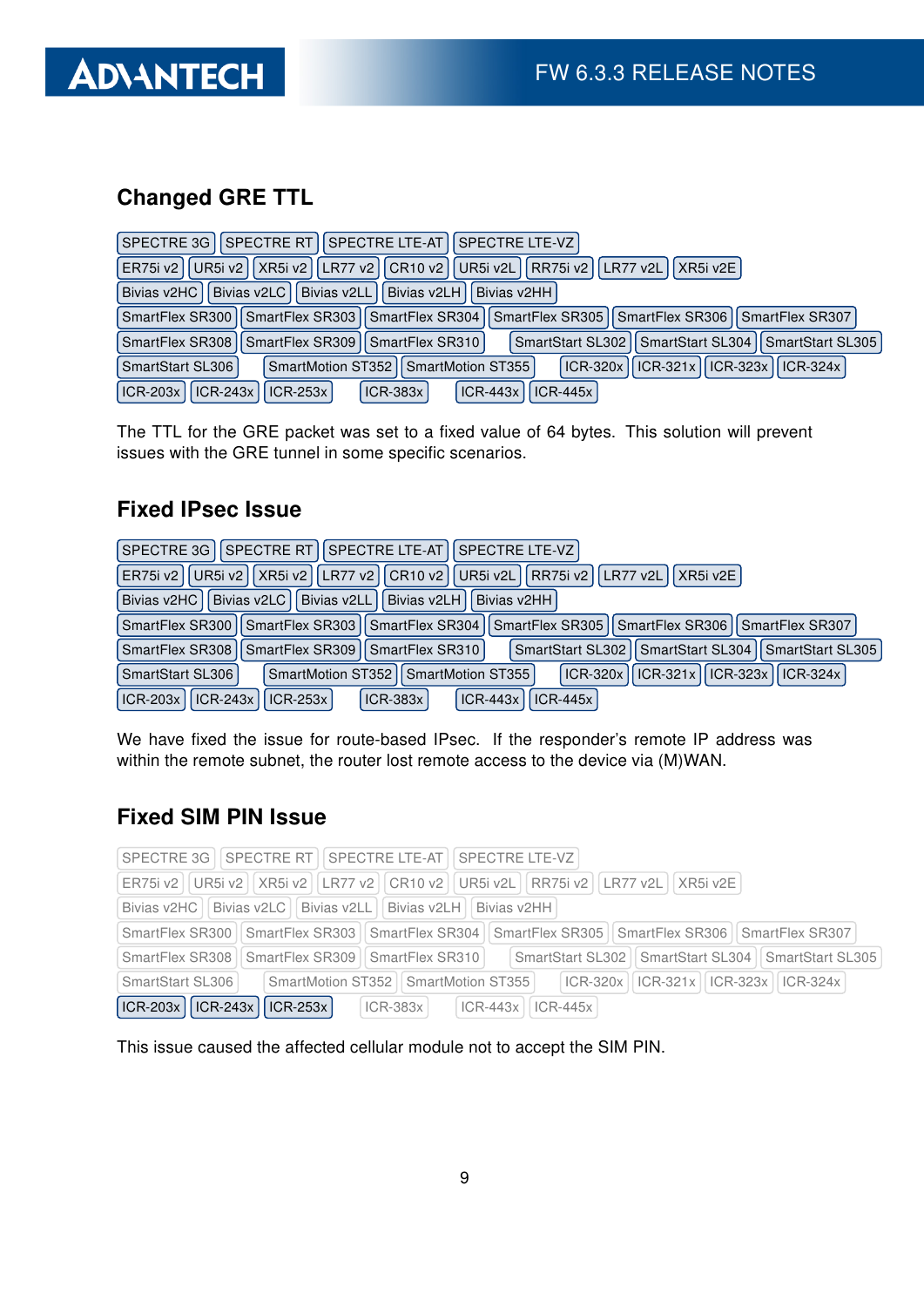

### Fixed Possible XSS Attack

| SPECTRE RT  SPECTRE LTE-AT  SPECTRE LTE-VZ <br>SPECTRE 3G                                                          |
|--------------------------------------------------------------------------------------------------------------------|
| UR5i v2    XR5i v2    LR77 v2    CR10 v2    UR5i v2L    RR75i v2    LR77 v2L  <br>XR5i v2E<br><b>ER75i v2</b>      |
| Bivias v2LL   Bivias v2LH<br>Bivias v2HC   Bivias v2LC  <br>Bivias v2HH                                            |
| SmartFlex SR300   SmartFlex SR303   SmartFlex SR304   SmartFlex SR305   SmartFlex SR306   SmartFlex SR307          |
| SmartStart SL302   SmartStart SL304   SmartStart SL305  <br>SmartFlex SR309   SmartFlex SR310  <br>SmartFlex SR308 |
| $ CR-321x $ ICR-323x   ICR-324x<br>ICR-320x<br>SmartStart SL306<br>SmartMotion ST352   SmartMotion ST355           |
| $ ICR-203x $<br>$ ICR-243x $<br>$ICR-443x$<br>$ICR-445x$<br>$ ICR-253x $<br>$ICR-383x$                             |

We have fixed the possible reflected XSS attack when a malicious code could be executed in the web browser. The router itself is not affected by this vulnerability.

#### A Fix for snmptrap Program

| SPECTRE 3G I SPECTRE RT II<br>  SPECTRE LTE-AT    SPECTRE LTE-VZ                                              |
|---------------------------------------------------------------------------------------------------------------|
| UR5i v2    XR5i v2    LR77 v2    CR10 v2    UR5i v2L    RR75i v2    LR77 v2L    XR5i v2E  <br>ER75i v2        |
| Bivias v2LC<br>Bivias v2LL Divias v2LH Bivias v2HH<br>Bivias v2HC                                             |
| SmartFlex SR300   SmartFlex SR303   SmartFlex SR304   SmartFlex SR305   SmartFlex SR306   SmartFlex SR307     |
| SmartStart SL302   SmartStart SL304   SmartStart SL305<br>SmartFlex SR308   SmartFlex SR309   SmartFlex SR310 |
| $ CR-321x  CR-323x  CR-324x $<br>ICR-320x1<br>SmartMotion ST352   SmartMotion ST355<br>SmartStart SL306       |
| ICR-243x   ICR-253x  <br>$ICR-203x$<br>$ICR-383x$<br>$ ICR-443x $<br>$ICR-445x$                               |

We have fixed the snmptrap program to exit with code 1 if sending an SNMP has failed.

### Fixed Kernel Compatibilities

| SPECTRE 3G I SPECTRE RT I SPECTRE LTE-AT I SPECTRE LTE-VZ                                                       |
|-----------------------------------------------------------------------------------------------------------------|
| ER75i v2   UR5i v2     XR5i v2     LR77 v2     CR10 v2     UR5i v2L     RR75i v2     LR77 v2L     XR5i v2E      |
| Bivias v2HC   Bivias v2LC   Bivias v2LL   Bivias v2LH   Bivias v2HH                                             |
| SmartFlex SR300   SmartFlex SR303   SmartFlex SR304   SmartFlex SR305   SmartFlex SR306   SmartFlex SR307       |
| SmartStart SL302   SmartStart SL304   SmartStart SL305  <br>SmartFlex SR308   SmartFlex SR309   SmartFlex SR310 |
| ICR-320x    ICR-321x    ICR-323x    ICR-324x  <br>SmartStart SL306<br>SmartMotion ST352   SmartMotion ST355     |
| $ICR-443x$<br>$ICR-445x$<br>$ ICR-383x $<br>$ICR-203x$   $ICR-243x$  <br>$ ICR-253x $                           |

We have fixed an external kernel modules compatibility issue. This issue was observed in the firmware version 6.3.2 and may cause a crash when starting some kernel modules during the router's startup.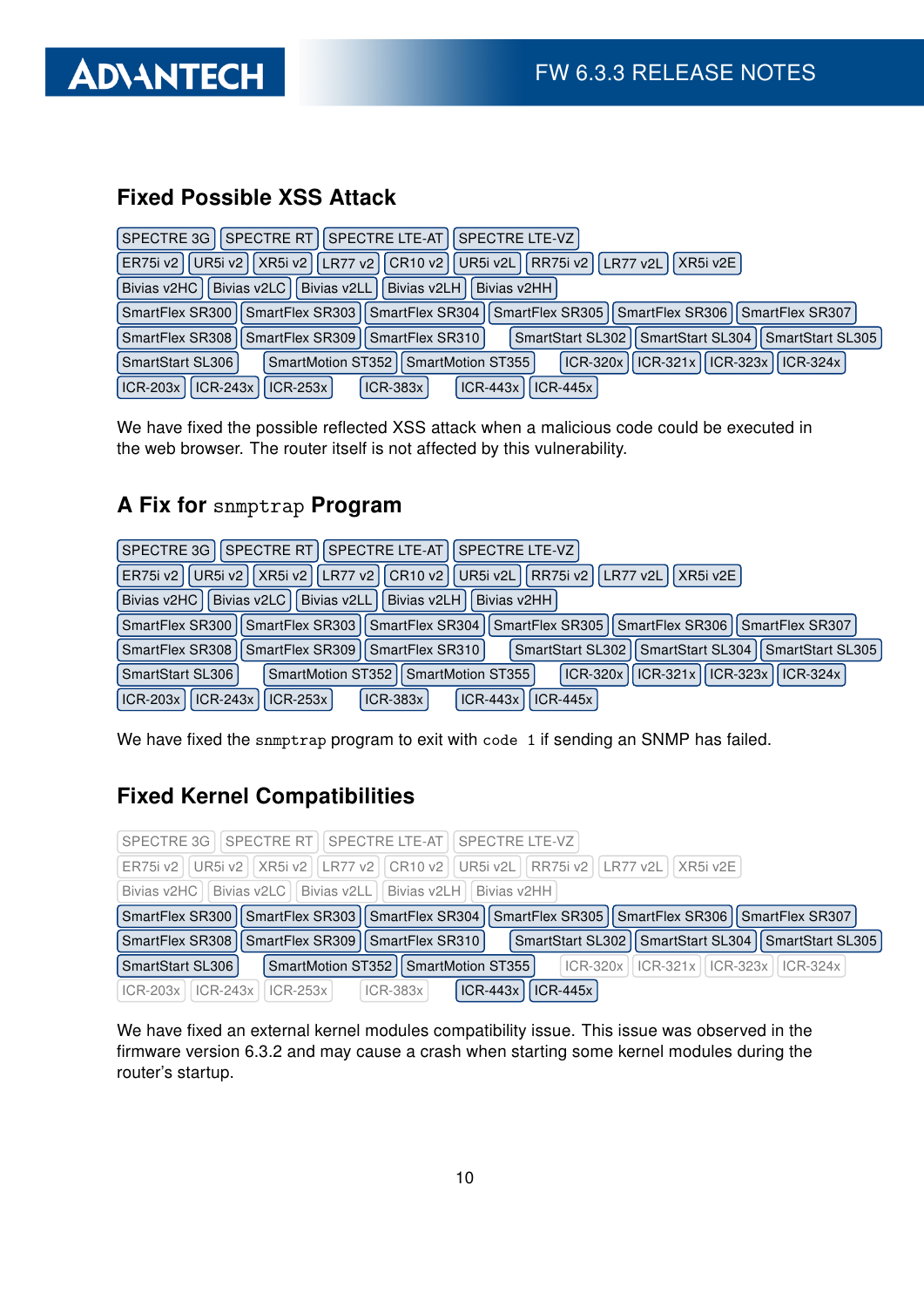

#### Fixed USB and DMA Drivers Issues

|                         | SPECTRE 3G   SPECTRE RT   SPECTRE LTE-AT   SPECTRE LTE-VZ                                                 |                     |                                                        |  |
|-------------------------|-----------------------------------------------------------------------------------------------------------|---------------------|--------------------------------------------------------|--|
|                         | ER75i v2   UR5i v2   XR5i v2   LR77 v2   CR10 v2   UR5i v2L   RR75i v2   LR77 v2L   XR5i v2E              |                     |                                                        |  |
|                         | Bivias v2HC   Bivias v2LC   Bivias v2LL   Bivias v2LH   Bivias v2HH                                       |                     |                                                        |  |
|                         | SmartFlex SR300   SmartFlex SR303   SmartFlex SR304   SmartFlex SR305   SmartFlex SR306   SmartFlex SR307 |                     |                                                        |  |
|                         | SmartFlex SR308   SmartFlex SR309   SmartFlex SR310                                                       |                     | SmartStart SL302   SmartStart SL304   SmartStart SL305 |  |
| SmartStart SL306        | SmartMotion ST352   SmartMotion ST355                                                                     |                     | $ ICR-320x  ICR-321x  ICR-323x  ICR-324x $             |  |
| $ICR-203x$   $ICR-243x$ | <b>ICR-383x</b><br>$ ICR-253x $                                                                           | ICR-443x   ICR-445x |                                                        |  |

We have fixed several USB and DMA drivers issues by backporting the fixes from the kernel version 4.14.250.

#### Fixed I<sup>2</sup>C Driver Issues

| SPECTRE 3G   SPECTRE RT   SPECTRE LTE-AT   SPECTRE LTE-VZ                                                       |
|-----------------------------------------------------------------------------------------------------------------|
| ER75i v2   UR5i v2   XR5i v2   LR77 v2   CR10 v2   UR5i v2L   RR75i v2   LR77 v2L   XR5i v2E                    |
| Bivias v2HC   Bivias v2LC   Bivias v2LL   Bivias v2LH   Bivias v2HH                                             |
| SmartFlex SR300   SmartFlex SR303   SmartFlex SR304   SmartFlex SR305   SmartFlex SR306   SmartFlex SR307       |
| SmartStart SL302    SmartStart SL304    SmartStart SL305<br>SmartFlex SR308   SmartFlex SR309   SmartFlex SR310 |
| SmartMotion ST352 SmartMotion ST355     CR-320x   CR-321x   CR-323x   CR-324x  <br>SmartStart SL306             |
| $ ICR-203x $ ICR-243x   ICR-253x  <br>$ ICR-383x $ $ ICR-443x $ $ ICR-445x $                                    |

We have fixed several I<sup>2</sup>C driver issues. These issues may get the router into a state when it cannot start up at all.

### Upgraded WiFi Module Firmware

| SPECTRE 3G   SPECTRE RT   SPECTRE LTE-AT   SPECTRE LTE-VZ                                                       |
|-----------------------------------------------------------------------------------------------------------------|
| ER75i v2   UR5i v2   XR5i v2   LR77 v2   CR10 v2   UR5i v2L   RR75i v2   LR77 v2L   XR5i v2E                    |
| Bivias v2HC   Bivias v2LC   Bivias v2LL   Bivias v2LH   Bivias v2HH                                             |
| SmartFlex SR300   SmartFlex SR303   SmartFlex SR304   SmartFlex SR305   SmartFlex SR306   SmartFlex SR307       |
| SmartFlex SR308   SmartFlex SR309   SmartFlex SR310  <br>SmartStart SL302   SmartStart SL304   SmartStart SL305 |
| SmartMotion ST352   SmartMotion ST355  <br>  ICR-320x    ICR-321x    ICR-323x    ICR-324x  <br>SmartStart SL306 |
| ICR-203x   ICR-243x   ICR-253x  <br>$ ICR-383x $<br>$\vert$ ICR-443x $\vert$ ICR-445x $\vert$                   |

The WiFi module firmware was upgraded to version 8.9.0.0.88. This update has fixed [CVE-](https://nvd.nist.gov/vuln/detail/CVE-2020-24588)[2020-24588](https://nvd.nist.gov/vuln/detail/CVE-2020-24588) (low), [CVE-2020-26146](https://nvd.nist.gov/vuln/detail/CVE-2020-26146) (medium), [CVE-2020-26140](https://nvd.nist.gov/vuln/detail/CVE-2020-26140) (medium) and [CVE-2020-](https://nvd.nist.gov/vuln/detail/CVE-2020-26143) [26143](https://nvd.nist.gov/vuln/detail/CVE-2020-26143) (medium).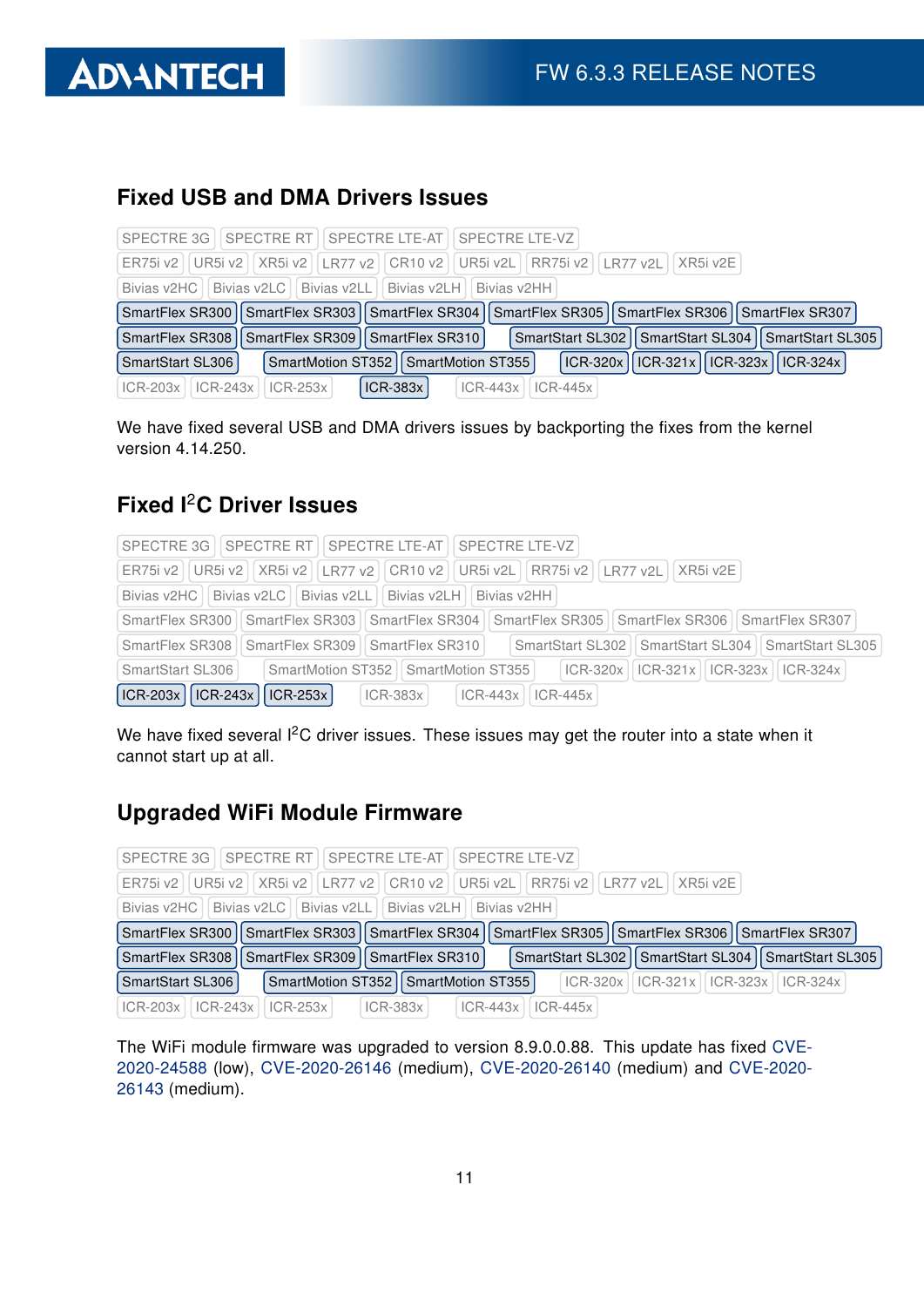## Upgraded BusyBox Software

| SPECTRE RT   SPECTRE LTE-AT   SPECTRE LTE-VZ  <br>SPECTRE 3G                                                      |
|-------------------------------------------------------------------------------------------------------------------|
| LR77 v2    CR10 v2    UR5i v2L    RR75i v2    LR77 v2L    XR5i v2E  <br>UR5i v2   XR5i v2  <br>ER75i v2           |
| Bivias v2HC   Bivias v2LC  <br>Bivias v2LL   Bivias v2LH  <br>Bivias v2HH I                                       |
| SmartFlex SR303   SmartFlex SR304   SmartFlex SR305   SmartFlex SR306   SmartFlex SR307<br>SmartFlex SR300        |
| SmartFlex SR309   SmartFlex SR310  <br>SmartStart SL304 I SmartStart SL305<br>SmartFlex SR308<br>SmartStart SL302 |
| ICR-320x   ICR-321x   ICR-323x   ICR-324x  <br>SmartMotion ST352   SmartMotion ST355  <br>SmartStart SL306        |
| $ ICR-243x $<br>$ICR-203x$<br>$ICR-443x$<br>$ ICR-253x $<br>$ICR-383x$<br>$ICR-445x$                              |

The BusyBox software suite was upgraded from version 1.29.3 to version 1.34.1. Many changes, including many security fixes, have been made, see the webpage at [https://](https://busybox.net/news.html) [busybox.net/news.html](https://busybox.net/news.html).

#### Updated OpenSSH Software

| <b>SPECTRE RT</b><br>   SPECTRE LTE-AT  <br>SPECTRE LTE-VZ<br>SPECTRE 3G II                                       |
|-------------------------------------------------------------------------------------------------------------------|
| UR5i v2    XR5i v2    LR77 v2    CR10 v2    UR5i v2L    RR75i v2    LR77 v2L  <br>II XR5i v2E I<br>ER75i v2       |
| Bivias v2HC   Bivias v2LC   Bivias v2LL   Bivias v2LH  <br>Bivias v2HH                                            |
| SmartFlex SR300   SmartFlex SR303   SmartFlex SR304   SmartFlex SR305   SmartFlex SR306  <br>SmartFlex SR307      |
| SmartFlex SR308   SmartFlex SR309   SmartFlex SR310  <br>SmartStart SL302    SmartStart SL304    SmartStart SL305 |
| ICR-320x    ICR-321x    ICR-323x    ICR-324x  <br>SmartStart SL306<br>SmartMotion ST352   SmartMotion ST355       |
| $ICR-203x$<br>$\vert$ ICR-243x $\vert$ ICR-253x $\vert$<br>$ ICR-443x $<br>$ ICR-383x $<br>$ICR-445x$             |

We have updated the OpenSSH software to version 8.8p1. This update has fixed [CVE-2016-](https://nvd.nist.gov/vuln/detail/CVE-2016-20012) [20012](https://nvd.nist.gov/vuln/detail/CVE-2016-20012) (medium) and [CVE-2021-41617](https://nvd.nist.gov/vuln/detail/CVE-2021-41617) (high). For more details about this release, see the webpage at <https://www.openssh.com/releasenotes.html>.

### Updated strongSwan Software

| SPECTRE 3G   SPECTRE RT   SPECTRE LTE-AT   SPECTRE LTE-VZ                                                           |
|---------------------------------------------------------------------------------------------------------------------|
| UR5i v2    XR5i v2    LR77 v2    CR10 v2    UR5i v2L    RR75i v2    LR77 v2L  <br>IXR5i v2E<br>ER75i v2             |
| Bivias v2LL Divias v2LH<br>Bivias v2HC II Bivias v2LC I<br>Bivias v2HH                                              |
| SmartFlex SR305   SmartFlex SR306   SmartFlex SR307<br>SmartFlex SR300   SmartFlex SR303   SmartFlex SR304          |
| SmartStart SL302   SmartStart SL304   SmartStart SL305<br>SmartFlex SR309   SmartFlex SR310  <br>SmartFlex SR308 II |
| $ ICR-320x  ICR-321x  ICR-323x  ICR-324x $<br>SmartMotion ST352   SmartMotion ST355  <br>SmartStart SL306           |
| $ICR-203x$<br>ICR-243x   ICR-253x  <br><b>ICR-383x</b><br>$ICR-443x$<br>$ICR-445x$                                  |

We have updated the strongSwan software to version 5.9.4. This update has fixed [CVE-](https://nvd.nist.gov/vuln/detail/CVE-2021-41990)[2021-41990](https://nvd.nist.gov/vuln/detail/CVE-2021-41990) (high) and [CVE-2021-41991](https://nvd.nist.gov/vuln/detail/CVE-2021-41991) (high). For more details about this release, see the webpage at <https://github.com/strongswan/strongswan/releases/tag/5.9.4>.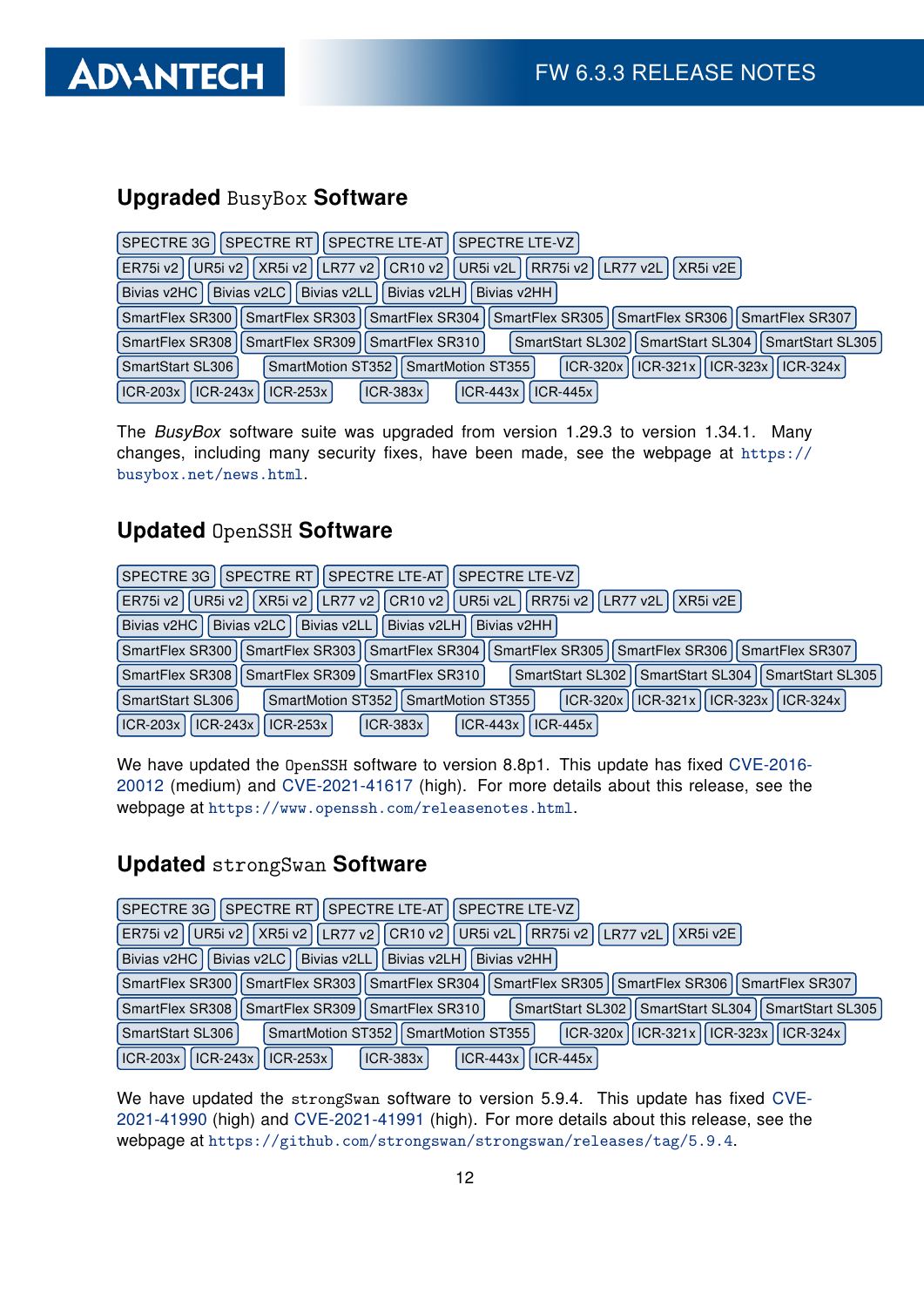

Part III

# Known Issues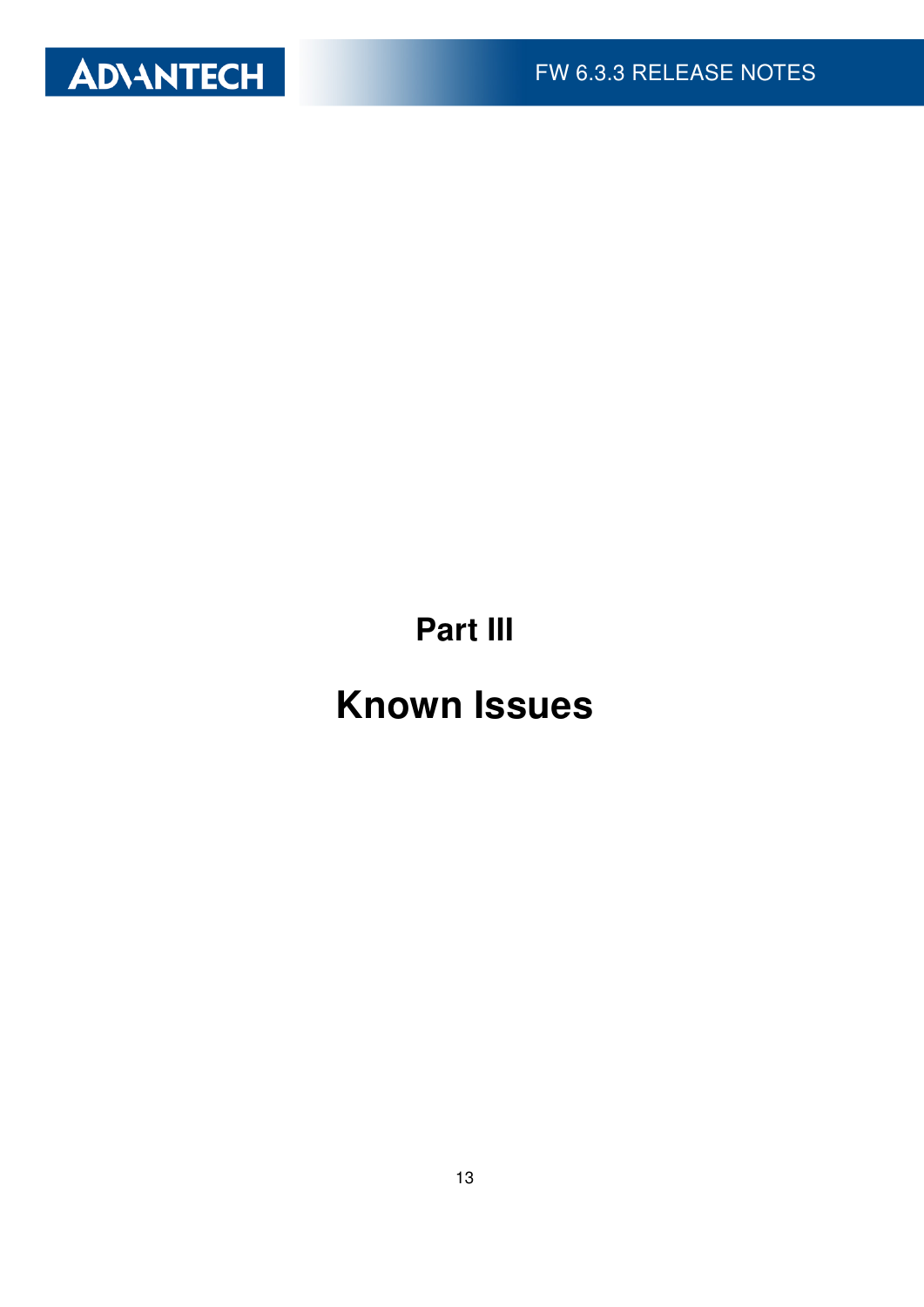#### Firmware Update – Unexpected Filename

If the filename of firmware for your router was changed, you could have an issue during manual firmware update or with Automatic Update feature. This warning message will appear: "You are trying to upload file "xx.bin" but "yy.bin" is expected. Are you sure to continue?" To fix this issue follow instructions in Part I - [Firmware Update Instructions.](#page-2-0)

#### Automatic Update – Update to Version 6.1.10

The feature of automatic firmware update will not recognize the firmware version 6.1.10 as a new version in case the installed version of firmware is from 6.1.0 to 6.1.8. To fix this issue, either update the firmware by the automatic update to version 6.1.9 first or update it manually directly to the version 6.1.10.

#### WiFi Configuration – Lost After Firmware Downgrade

If the firmware is downgraded to the version earlier than 6.2.0, the WiFi configuration will be lost completely.

#### ICR-3200 – Country Code for WiFi

The first version of the firmware for the WiFi module does not support the settings of the country code. Due to this issue, the settings of the country code made on the configuration page has no effect at all. The country code is set up during the manufacturing process according to the product destination region.

#### SmartStart – Cellular Network Registration

It is necessary to use router's firmware version 6.1.5 or higher if the Telit cellular module installed in your SmartStart router has following version of the firmware:

- Telit LE910-EU V2 cellular module with firmware version 20.00.403 or newer,
- Telit LE910-NA1 cellular module with firmware version 20,000,014 or newer.

Note: The model name and firmware version of the cellular module can be found on router's web GUI at Mobile WAN Status page in Mobile Network Information section.